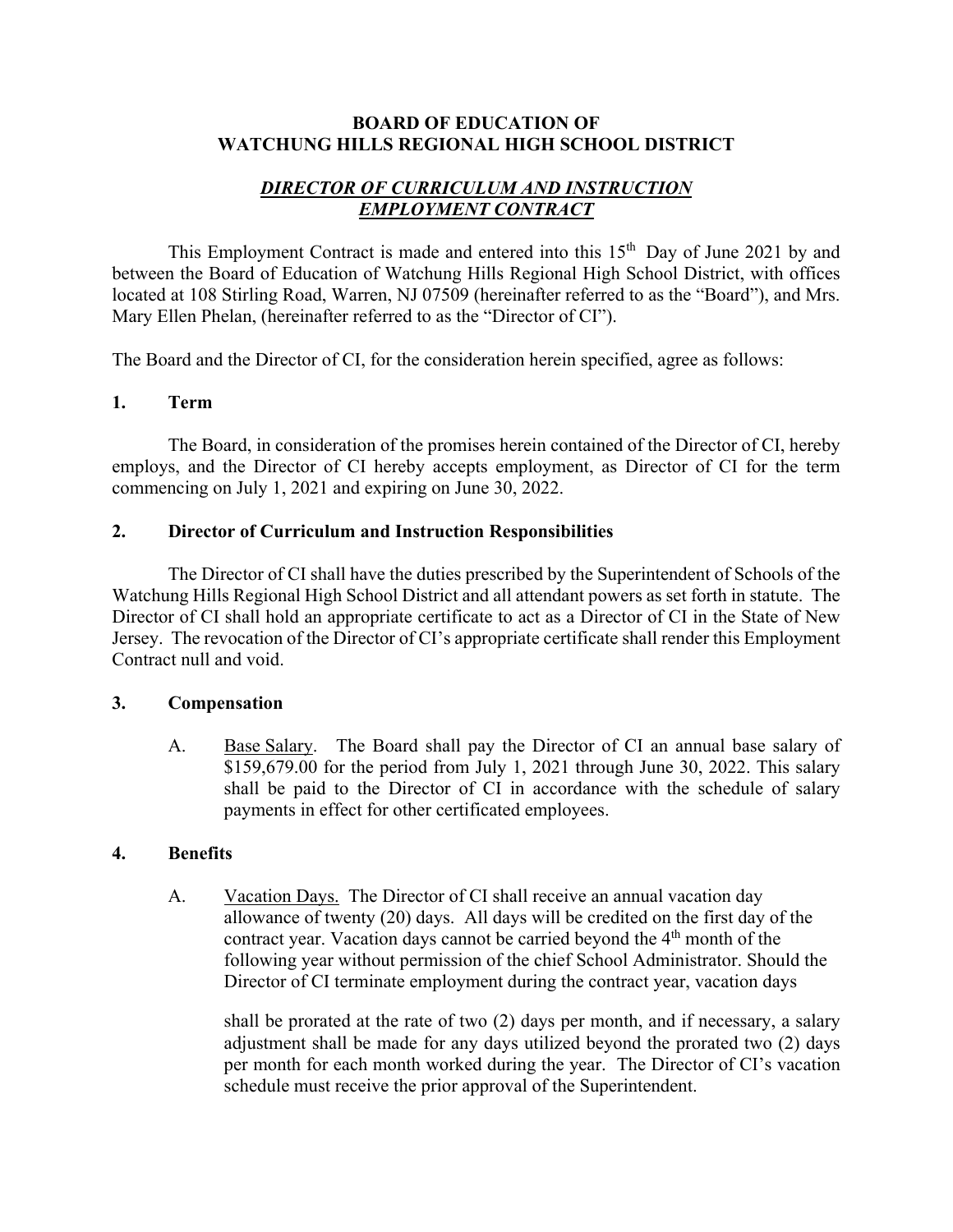- B. Sick Days. The Director of CI shall receive twelve (12) sick days during each full school year. Unused sick days shall accumulate without limitation pursuant to law.
- C. Personal Days. The Director of CI shall be entitled to up to three (3) personal business days per year. Unused personal days from any year may not be accumulated for use in subsequent years.
- D. Bereavement Days. The Director of CI shall be entitled to up to five (5) days of paid bereavement per occurrence in the event of the death of a member of her immediate family (which is defined to include spouse, children, child's spouse, mother, father, brother, sister, grandparent, mother-in-law, father-in-law, or any other member of her immediate household).
- E. Medical, Dental, Prescription & Disability Coverage. The Director of CI, and her dependents, as defined by the applicable insurance policies, shall receive health benefits through the applicable WHRHS district plan using the Open Access POS plan (Direct Access), dental coverage, and long term disability insurance coverage. The Director of CI must contribute towards the WHRHS health benefit as per Chapter 78, P.L. 2011**.** The contribution is pre-tax in accordance with the school district cafeteria plan. The health benefits provided will be the same as those provided to other certificated district staff.
- F. Membership Dues. The Board shall pay for all costs associated with membership for the Director of CI, which include ASCD and NJASA.
- G. Automobile Expenses. The Board shall reimburse Director of CI at the rate allowed as non-taxable by the New Jersey OMB Circular NJ  $18A:11-12(d) - 08-$ 19-OMB regulations for all automobile mileage incurred in the performance of her duties, which received the prior recommendation of the Superintendent and the prior approval of the Board.
- H. Payment for Unused Sick Leave Upon Retirement. The Director of CI shall be entitled to receive upon her retirement from TPAF payment for unused sick days capped at \$15,000 as per N.J.S.A. 18A:30-3.5 provided she has a minimum of forty (40) unused sick leave days at the time of retirement:

 The payment will be based on the per diem rate of 1/260 of the final salary upon retirement, capped at \$15,000 as per N.J.S.A. 18A:30-3.5.

#### **5. Professional Growth**

The Board will reimburse the Director of CI for the cost of attending national, State or other conferences or training as recommended, in advance, by the Superintendent and approved by the Board subject to the limitations of OMB Circular - 08-19 OMB. In addition, the Board shall provide the Director of CI with 100% reimbursement of tuition upon successful completion of a course (grade B or better) which received the recommendation of the Superintendent and the prior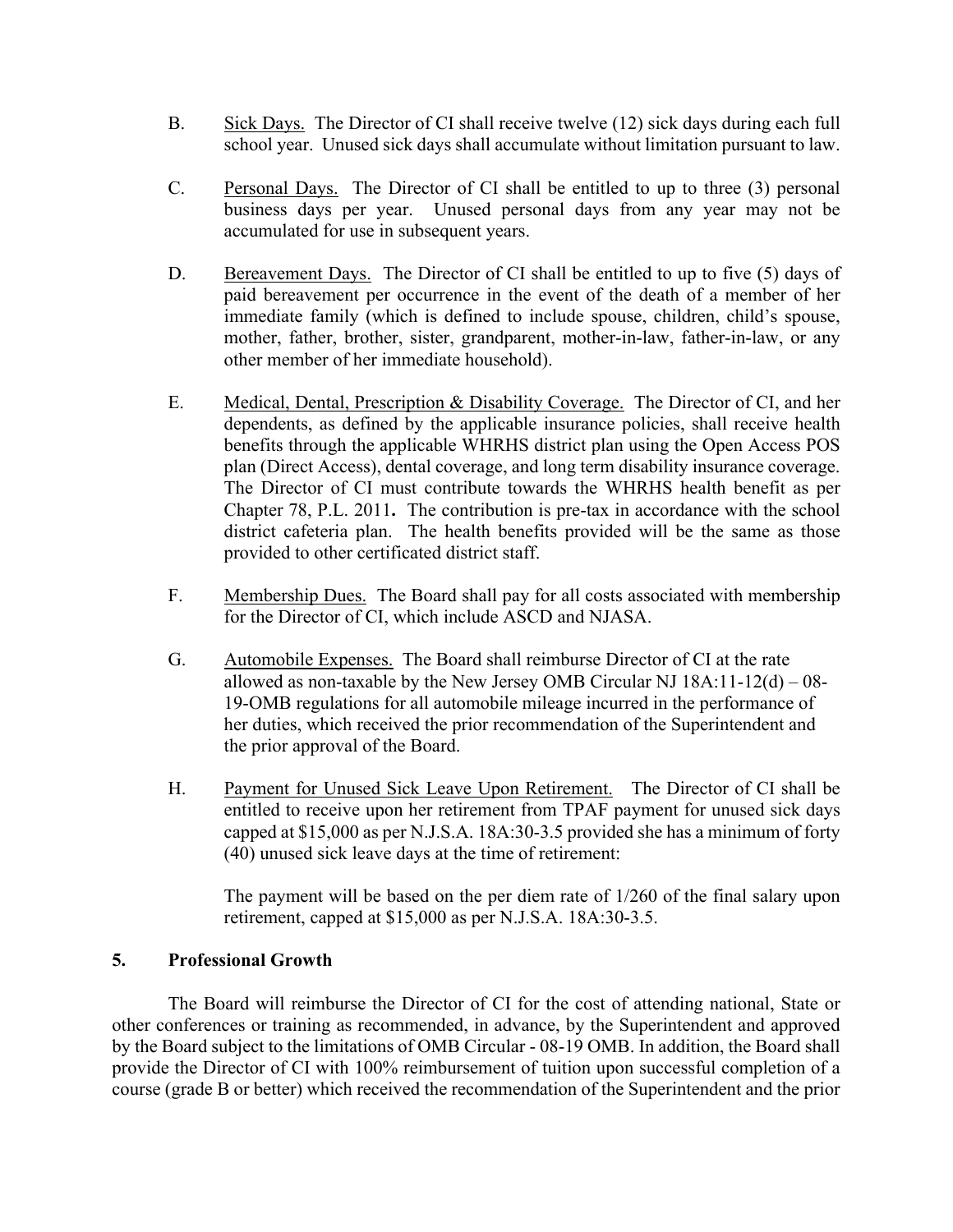approval of the Board subject to the limitations of OMB Circular - 08-19 OMB. Professional growth, tuition reimbursement must be for courses that culminate in a graduate degree.

## **6. Indemnification**

 Pursuant to statute, the Board shall defend, hold harmless and indemnify the Director of CI from any demands, claims, suits, actions and legal proceedings brought against her in the capacity of Director of CI or in her official capacity as an agent or employee of the Board provided the alleged incident arose while she was acting within the scope of her employment; and as such liability coverage is within the authority of the Board to provide under state law.

## **7. Termination of Employment Contract**

This Employment Contract may be terminated by:

- (a) mutual agreement of the parties;
- (b) unilateral termination by either party upon sixty (60) days written notice to the other party; or
- (c) actions consistent with the statutory authority of the Board.
- (d) certificate is revoked.

#### **8. Complete Agreement**

 This Employment Contract embodies the entire agreement between the parties hereto and cannot be varied except by written agreement of the undersigned parties. Any changes/modifications must have prior approval of the Superintendent of Schools.

#### **9. Conflicts**

 In the event of any conflict between the terms, conditions and provisions of this Employment Contract and the provisions of the Board's policies or any permissive State or federal law, the terms of this Employment Contract shall take precedence over the contrary provisions of the Board's policies or any such permissive law, unless otherwise prohibited by law.

#### **10. Savings Clause**

 If, during the term of this Employment Contract, it is found that a specific clause of the Contract is illegal under federal or State law, the remainder of this Employment Contract not affected by such a ruling shall remain in force.

 **WHEREAS**, the Board has approved the terms and conditions of this Employment Contract; and,